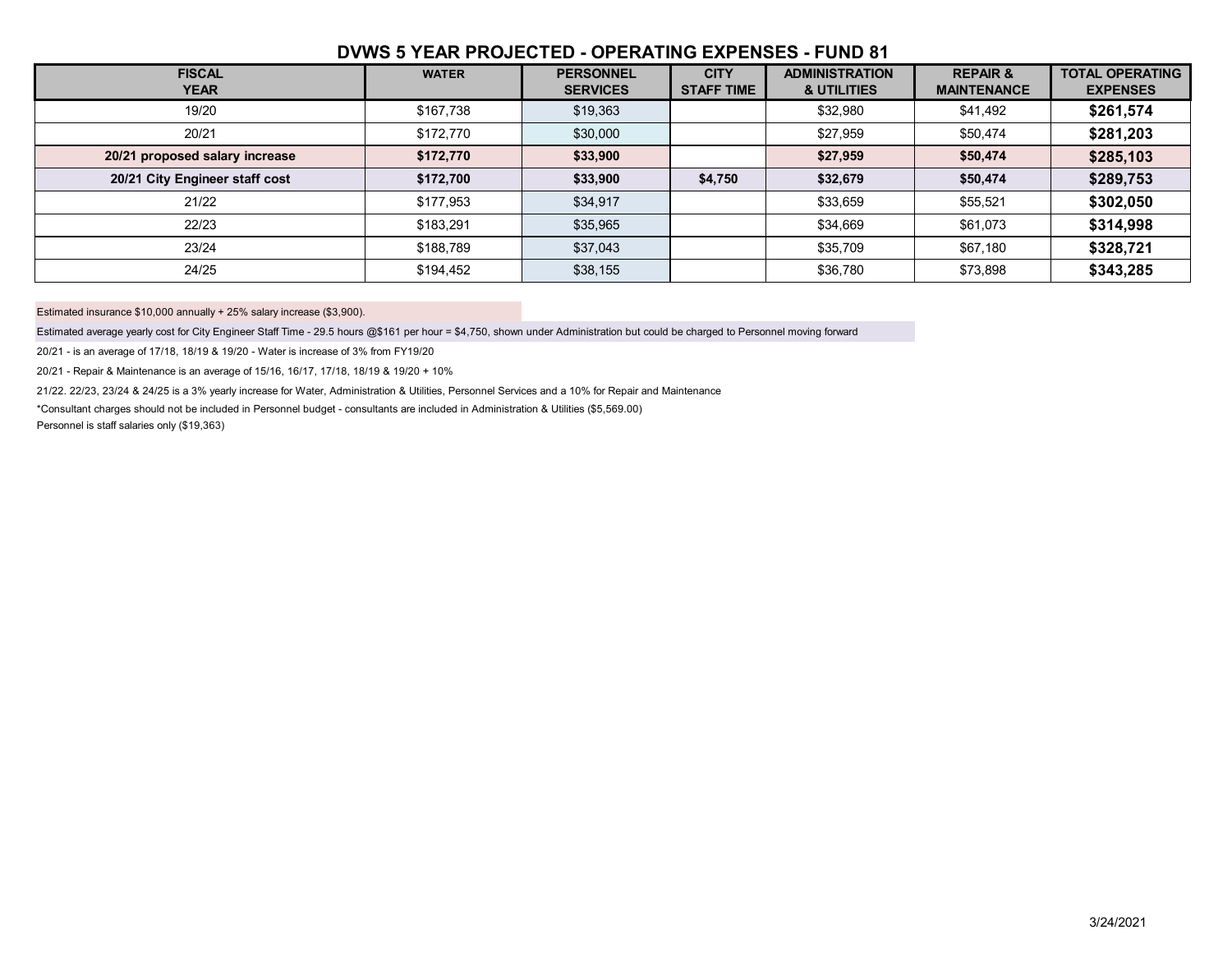| DVWS 5 YEAR PROJECTED - REVENUE AND OPERATING EXPENSES - FUND 81 |                                              |                                 |                      |                                          |                                      |                           |                                      |                                         |
|------------------------------------------------------------------|----------------------------------------------|---------------------------------|----------------------|------------------------------------------|--------------------------------------|---------------------------|--------------------------------------|-----------------------------------------|
| <b>FISCAL</b><br><b>YEAR</b>                                     | <b>Revenue</b><br><b>Operating (Fund 81)</b> | <b>Revenue - Property Taxes</b> | <b>Total Revenue</b> | <b>OPERATING</b><br><b>EXPENSES (81)</b> | <b>OPERATING</b><br><b>GAIN/LOSS</b> | FUND 81<br><b>BALANCE</b> | <b>TRANSFER TO</b><br><b>FUND 82</b> | <b>ENDING FUND 81</b><br><b>BALANCE</b> |
| 19/20                                                            | \$70,500                                     | \$241,892                       | \$312,392            | \$261,574                                | \$50,818                             | \$409,017                 |                                      | \$409,017                               |
| 20/21                                                            | \$70,500                                     | \$244,311                       | \$314,811            | \$289,753                                | \$25,058                             |                           |                                      | \$434,075                               |
| 21/22                                                            | \$70,500                                     | \$246,754                       | \$317,254            | \$302,050                                | \$15,204                             |                           |                                      | \$449,279                               |
| 22/23                                                            | \$70,500                                     | \$249,222                       | \$319,722            | \$314,998                                | \$4,724                              |                           |                                      | \$454,003                               |
| 23/24                                                            | \$70,500                                     | \$251,714                       | \$322,214            | \$328,721                                | $-$6,507$                            |                           |                                      | \$447,495                               |
| 24/25                                                            | \$70,500                                     | \$254.231                       | \$324.731            | \$343,285                                | $-$18,554$                           |                           |                                      | \$428,941                               |
| Projected Revenue (increased by 1%) and Expenses                 |                                              |                                 |                      |                                          |                                      |                           |                                      |                                         |
|                                                                  | Actual Revenue and Expenses per Finance      |                                 |                      |                                          |                                      |                           |                                      |                                         |
|                                                                  |                                              |                                 |                      |                                          |                                      |                           |                                      |                                         |
|                                                                  |                                              |                                 |                      |                                          |                                      |                           |                                      |                                         |